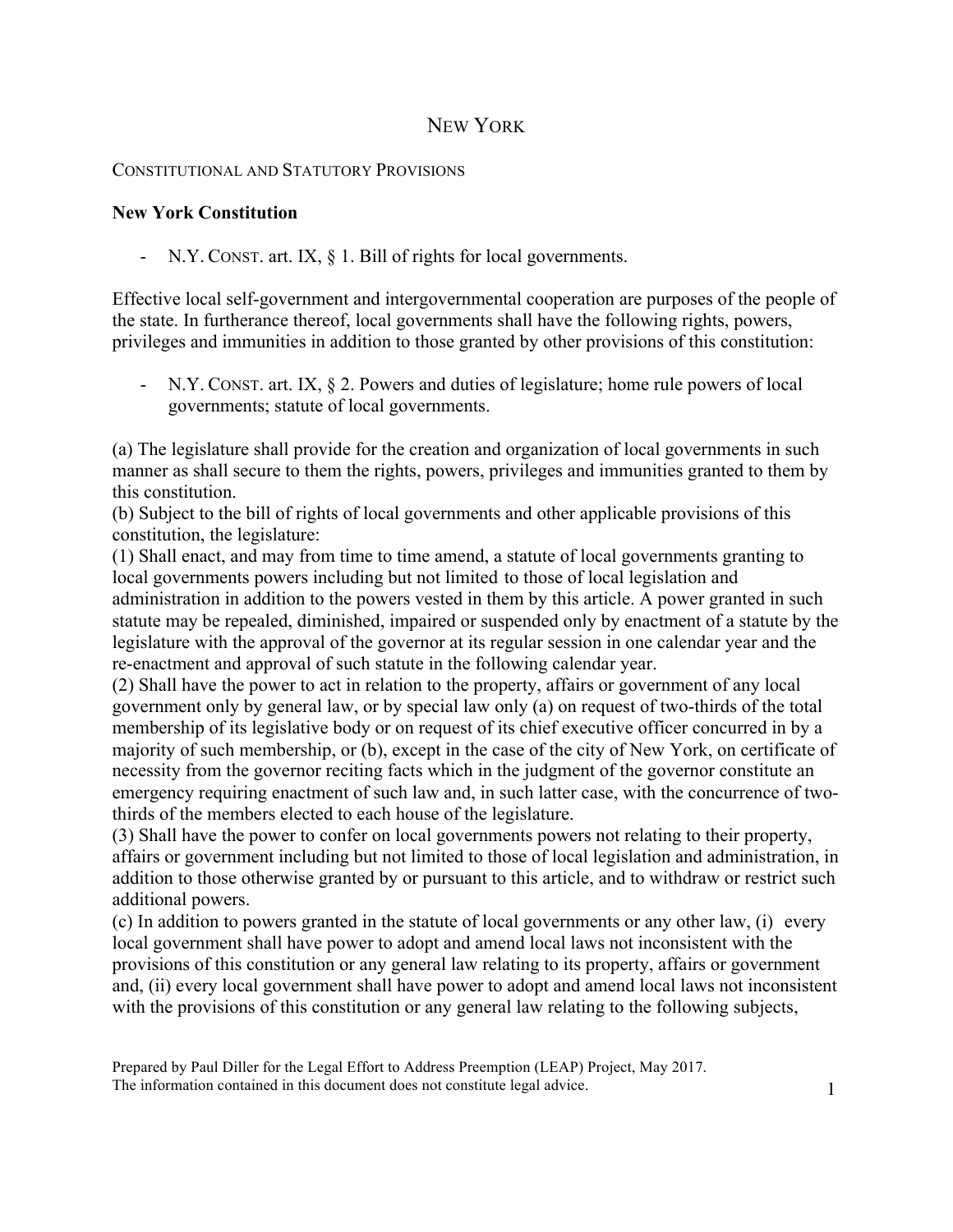whether or not they relate to the property, affairs or government of such local government, except to the extent that the legislature shall restrict the adoption of such a local law relating to other than the property, affairs or government of such local government:

(1) The powers, duties, qualifications, number, mode of selection and removal, terms of office, compensation, hours of work, protection, welfare and safety of its officers and employees, except that cities and towns shall not have such power with respect to members of the legislative body of the county in their capacities as county officers.

(2) In the case of a city, town or village, the membership and composition of its legislative body. (3) The transaction of its business.

(4) The incurring of its obligations, except that local laws relating to financing by the issuance of evidences of indebtedness by such local government shall be consistent with laws enacted by the legislature.

(5) The presentation, ascertainment and discharge of claims against it.

(6) The acquisition, care, management and use of its highways, roads, streets, avenues and property.

(7) The acquisition of its transit facilities and the ownership and operation thereof.

(8) The levy, collection and administration of local taxes authorized by the legislature and of assessments for local improvements, consistent with laws enacted by the legislature.

(9) The wages or salaries, the hours of work or labor, and the protection, welfare and safety of persons employed by any contractor or sub-contractor performing work, labor or services for it. (10) The government, protection, order, conduct, safety, health and well-being of persons or property therein.

(d) Except in the case of a transfer of functions under an alternative form of county government, a local government shall not have power to adopt local laws which impair the powers of any other local government.

(e) The rights and powers of local governments specified in this section insofar as applicable to any county within the city of New York shall be vested in such city.

## **New York Laws**

- N.Y. MUN. HOME RULE LAW ch. 36-A.

#### HOME RULE STRUCTURE

The home rule article of the state constitution grants all towns, villages, and cities broad initiative power. They may "adopt or amend laws relating to their property, affairs, or government" so long as not inconsistent with general law.<sup>1</sup> A general law is defined as one that applies in terms and effect to all cities, towns, or villages.<sup>2</sup> The state legislature may grant or

 $\mathcal{L}_\mathcal{L} = \{ \mathcal{L}_\mathcal{L} = \{ \mathcal{L}_\mathcal{L} = \{ \mathcal{L}_\mathcal{L} = \{ \mathcal{L}_\mathcal{L} = \{ \mathcal{L}_\mathcal{L} = \{ \mathcal{L}_\mathcal{L} = \{ \mathcal{L}_\mathcal{L} = \{ \mathcal{L}_\mathcal{L} = \{ \mathcal{L}_\mathcal{L} = \{ \mathcal{L}_\mathcal{L} = \{ \mathcal{L}_\mathcal{L} = \{ \mathcal{L}_\mathcal{L} = \{ \mathcal{L}_\mathcal{L} = \{ \mathcal{L}_\mathcal{$ 

Prepared by Paul Diller for the Legal Effort to Address Preemption (LEAP) Project, May 2017. The information contained in this document does not constitute legal advice. 2

<sup>&</sup>lt;sup>1</sup> N.Y. CONST. art. IX,  $\S$  2(c)(i).

 $A$ dler v. Deegan, 251 N.E. 705, 712 (N.Y. 1929).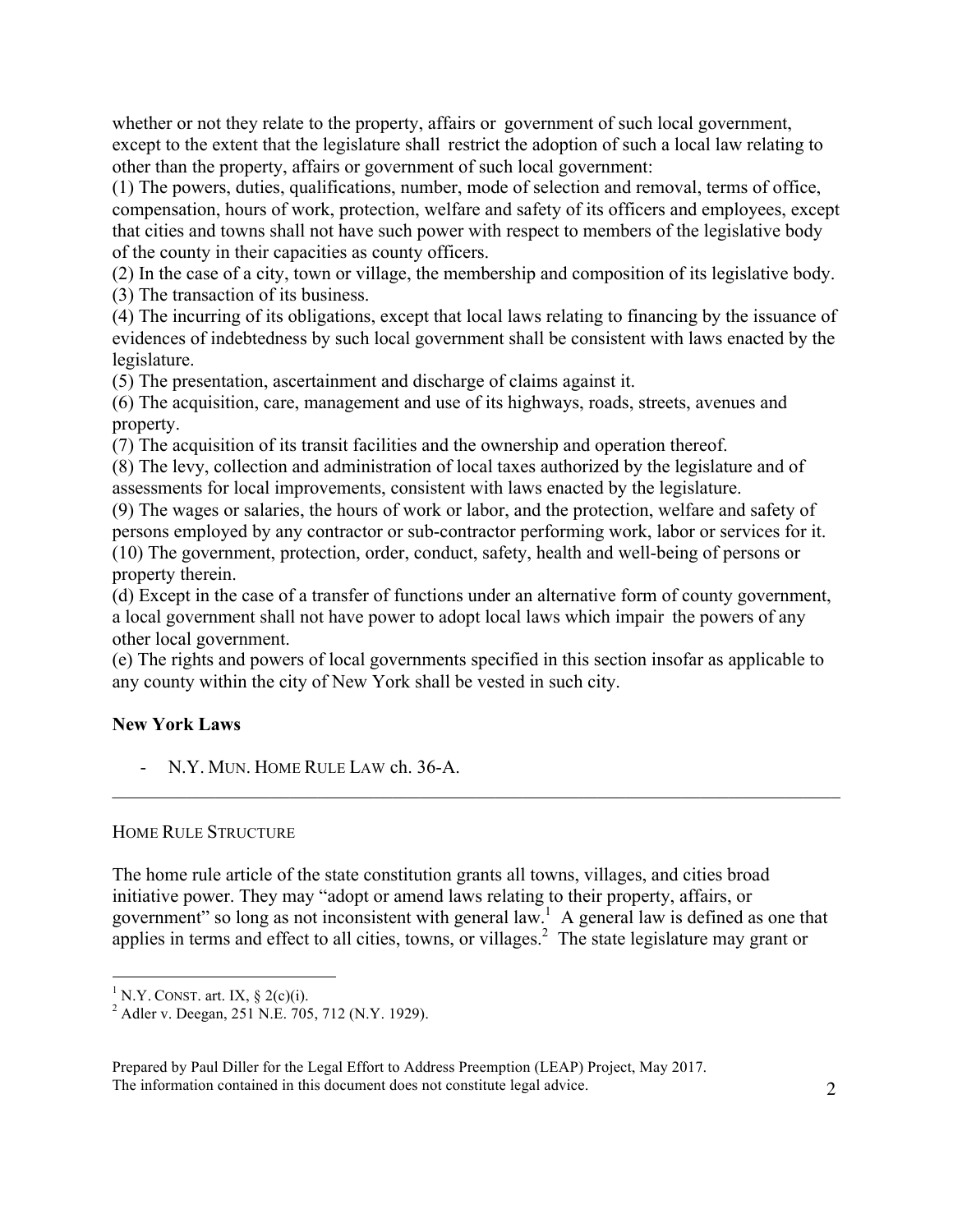clarify additional powers that municipalities may exercise.<sup>3</sup> Moreover, under the constitution local governments are empowered to address specifically enumerated areas, such as matters related to officers and employees; management of roads; collection of taxes authorized by the legislature; wages, hours, welfare and safety of contracted services; and protection, order, conduct, safety, health and well-being of persons or property.<sup>4</sup> Areas of purely "state concern," aside from the enumerated areas, are reserved exclusively to the state.<sup>5</sup> These areas are defined by judicial opinion and include taxation, education, transportation and highways, aspects of civil service, and banking.<sup>6</sup> Related to taxation, Richard Briffault has noted that in New York, "[h]ome rule concepts do not apply to local finances. Local spending, borrowing, and taxing are tightly regulated by the constitution and subject to the plenary power of the legislature to impose further restrictions.<sup>"7</sup>

In determining whether a state law preempts a local ordinance, New York courts may find implied preemption due to conflict or occupation of the field. $\delta$  In the realm of land use, "where the preeminent power of a locality to regulate land use is at stake," New York courts are hesitant to presume preemption in the absence of express language.<sup>9</sup> By contrast, in the realm of city contractors, New York courts have, for instance, struck down a local ordinance as conflicting with state law that required contractors to provide benefits to their employees' domestic partners. 10

#### LIMITATIONS ON STATE PREEMPTION

The state legislature can only act in relation to local property, affairs, or government through general law, or by special law with the request of the local government.<sup>11</sup> When acting in relation to matters of mixed state and local concern state lawmakers may act by special law without a home-rule message from the affected local government(s).<sup>12</sup> Special laws purporting

GOVERNMENT HANDBOOK, 36 (6th ed. 2009); *see Adler*, 167 N.E. at 713 (Cardozo, J., concurring). <sup>6</sup> *Handbook*, *supra* note 5, at 36. <sup>7</sup>

 $9$  Wallach v. Town of Dryden, 16 N.E.3d 1188, 1195 (N.Y. 2014).

 $3 E.g., N.Y.$  MUN. HOME RULE LAW § 10 (McKinney 2017) (listing same powers as in constitution in addition to some others).<br><sup>4</sup> N.Y. CONST. art. IX, § 2(c)(ii); N.Y. MUN. HOME RULE LAW § 10 (enumerating other areas).<br><sup>5</sup> *See* New York State Department of State Division of Local Government Services, NEW YORK LOCAL

Richard Briffault, *Local Government and the New York State Constitution*, HOFSTRA L. & POL. SYMP. 79, 90 (1996).

<sup>8</sup> *See* Sunrise Check Cashing & Payroll Servs., Inc. v. Town of Hempstead, 933 N.Y.S.2d 388, 395-96 (N.Y. App. Div. 2011) (articulating judicial standards for finding conflict or field preemption).

<sup>&</sup>lt;sup>10</sup> Council of City of New York v. Bloomberg, 846 N.E.2d 433 (N.Y. 2006) (invalidating New York City's "Equal Benefits Law," which required city contractors to provide domestic partnership benefits to their employees).

<sup>&</sup>lt;sup>11</sup> N.Y. CONST. art. IX, 2(b); N.Y. CONST. art. IX § 3(d)(4) (defining "special law" as a law that applies in terms and effect to one or more, but not all counties, cities, towns or villages).

<sup>&</sup>lt;sup>12</sup> Empire State Chapter of Associated Builders and Contractors, Inc. v. Smith, 992 N.E.2d 1067, 1071 (N.Y. 2013) (observing that the state may preempt by special law with legislation that relates both to "the property, affairs or government of a local government" and to "matters of substantial state concern").